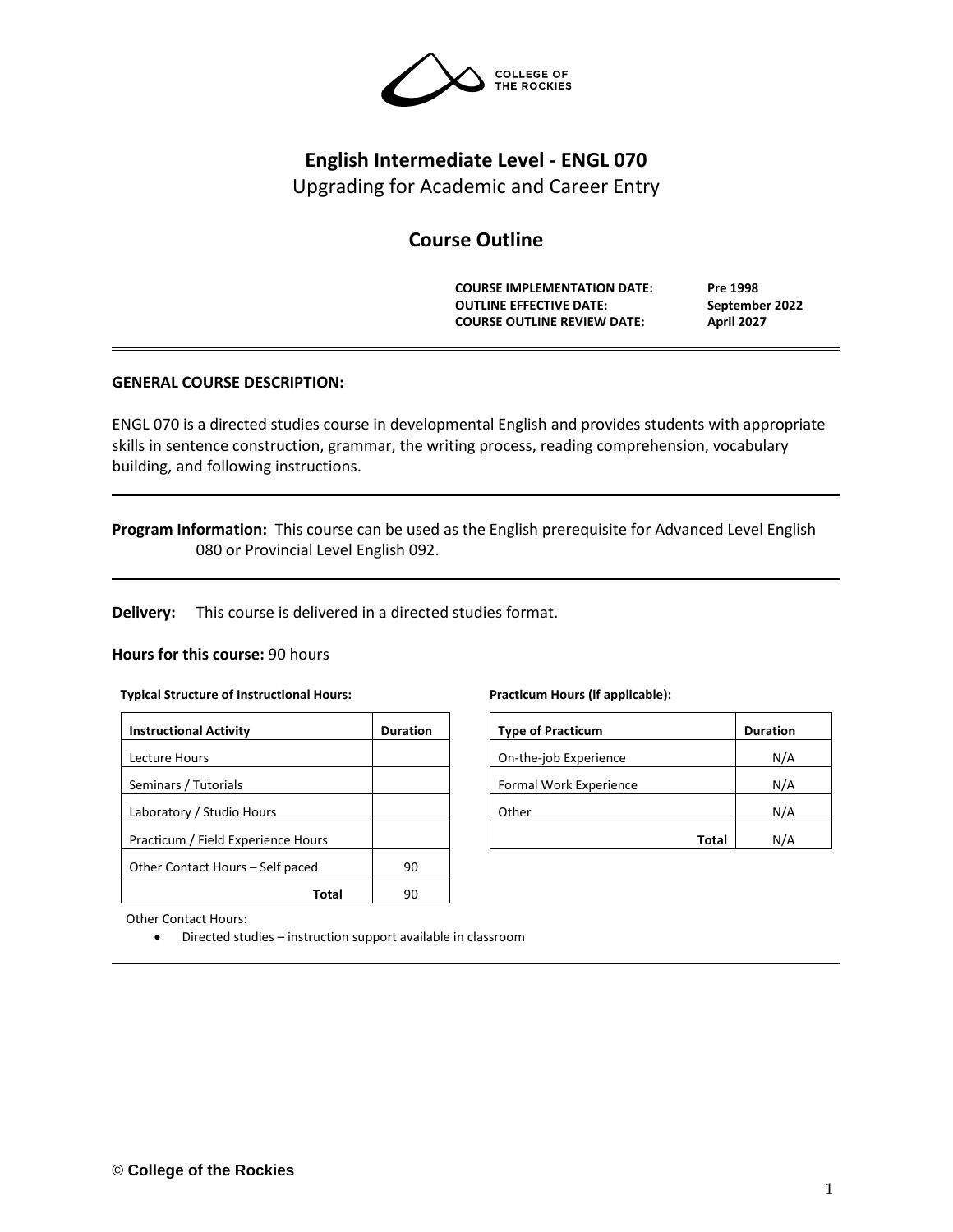Amber Kostuik, BEd, TESL 2

Signature

### **APPROVAL SIGNATURES:**

Department Head Joy Brown E-mail: [jbrown3@cotr.bc.ca](mailto:jbrown3@cotr.bc.ca) Dean of Trades and Technology Dr. Jack Moes E-mail: [jmoes@cotr.bc.ca](mailto:jmoes@cotr.bc.ca)

Department Head Signature

Dean Signature

EDCO

Valid from: September 2022 – April 2027

Education Council Approval Date

#### **COURSE PREREQUISITES AND TRANSFER CREDIT:**

**Prerequisites:** ENGL 060, appropriate assessment score or instructor permission.

**Corequisites:** None

#### **Flexible Assessment (FA):**

Credit can be awarded for this course through FA  $\boxtimes$  Yes  $\Box$  No

Learners may request formal recognition for flexible assessment at the College of the Rockies through one or more of the following processes: External Evaluation, Worksite Assessment, Demonstration, Standardized Test, Self-assessment, Interview, Products/Portfolio, Challenge Exam. Contact an Education Advisor for more information.

**Transfer Credit:** For transfer information within British Columbia, Alberta and other institutions, please visit [http://www.cotr.bc.ca/Transfer.](http://www.cotr.bc.ca/Transfer)

> Students should also contact an academic advisor at the institution where they want transfer credit.

**Prior Course Number:** N/A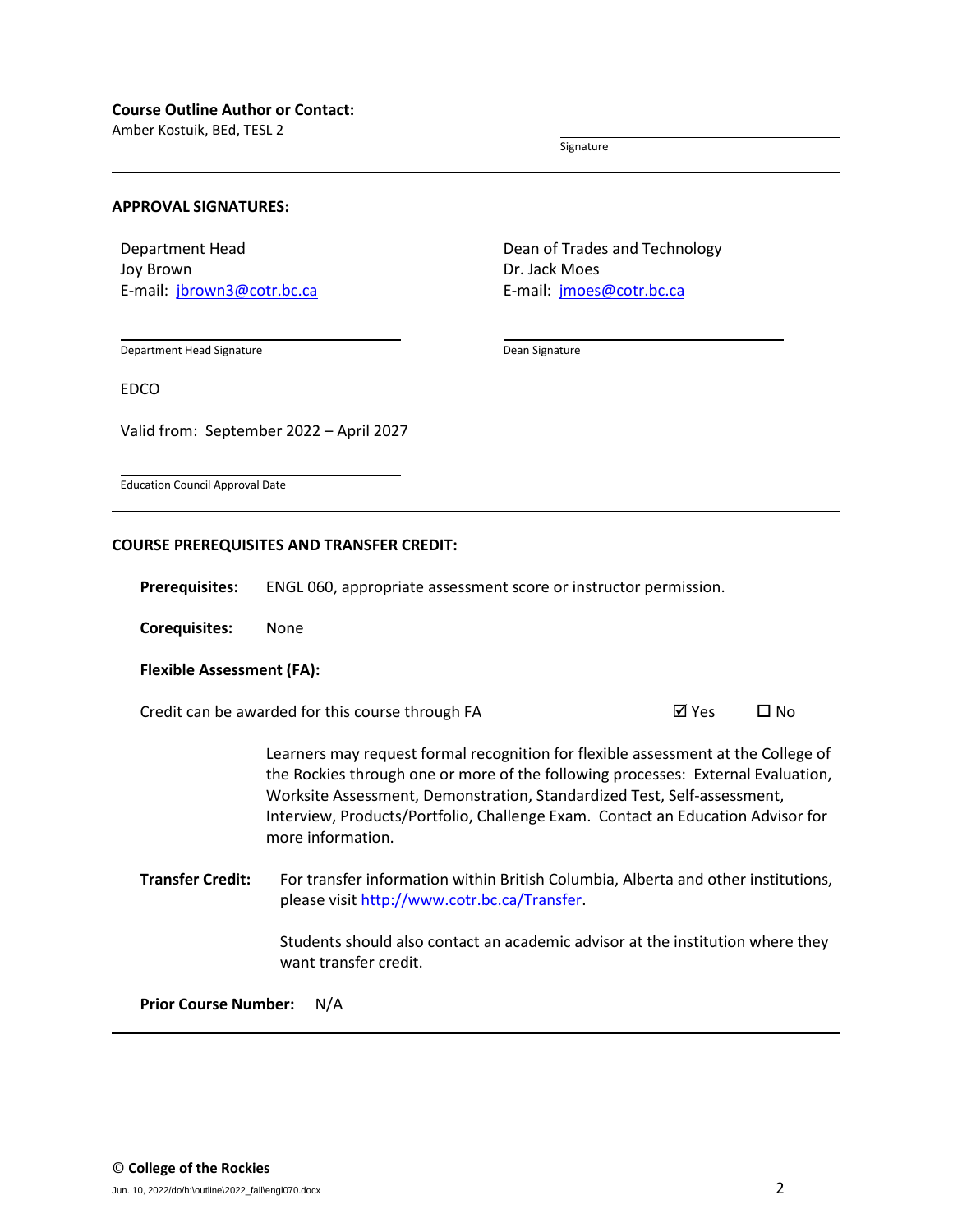## **Textbooks and Required Resources:**

Textbook selection varies by instructor and may change from year to year. At the Course Outline Effective Date the following textbooks were in use:

Alexie, Sherman, and Ellen Forney. *The Absolutely True Diary of a Part-Time Indian*. New York: Little, Brown, 2007. (English 070/English 092)

# **OR**

Dumont, Dawn. *Nobody Cries at Bingo*. Langara College, 2019. (English 70)

# **AND**

Instructor Created Modules on the Writing Process, Paragraph Writing, Writing for Work and Introduction to the Essay.

Open Source texts and links are provided in the course.

*Please see the instructor's syllabus or check COTR's online text calculator <http://go.cotr.bc.ca/tuition/tCalc.asp> for a complete list of the currently required textbooks.*

# **LEARNING OUTCOMES:**

Upon the successful completion of this course, students will be able to

Critical and Creative Thinking

- recall and interpret information
- identify subject/topic, main ideas, supporting ideas, and sequence
- summarize
- make inferences
- compare and contrast
- classify
- define
- draw conclusions
- analyze information and solve problems (create solutions, identify impact of solutions, modify solutions)
- identify and discuss examples of fact and of opinion
- support a position

# Speaking and Listening

- ask questions to clarify meaning
- demonstrate effective listening and paraphrasing skills
- use voice and body language effectively
- respond effectively to listener feedback
- deliver an effective oral presentation to inform or persuade
- provide useful input and feedback in a variety of situations (peer editing, group discussion, classroom participation)

Reading, Research, Reference

- use context clues and word structure analysis (prefix, suffix, root) to determine meaning
- recognize homonyms, antonyms and synonyms
- use a dictionary and a thesaurus to expand vocabulary

### © **College of the Rockies**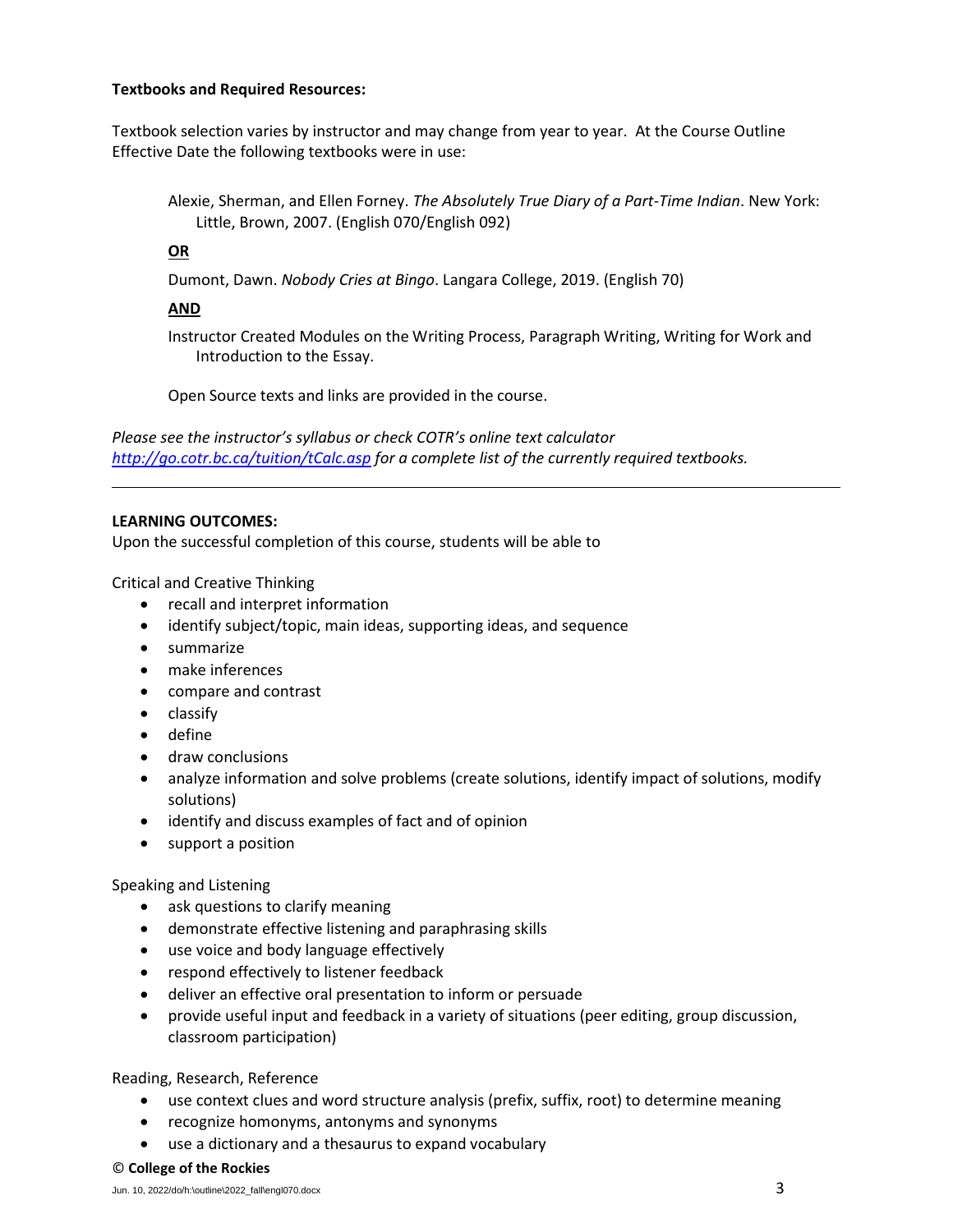- read to locate specific information
- use a variety of reference materials
- use in-book reference tools (index, table of contents, glossary)
- use skimming and scanning techniques
- develop skills in outlining, memorizing, exam taking and note-taking
- recognize point of view, illogical argument, fallacies, stereotypes, bias and propaganda

Written Communication

- understand and use the steps of the writing process: prewriting, drafting, revising, and editing
- gather ideas; define and narrow a topic; evaluate, select and organize source materials
- adjust content and style of writing to suit purpose, audience and situation.
- revise and edit work to improve content, organization, word choice, phrasing, sentence and paragraph structure, spelling, punctuation and mechanics.
- write effective paragraphs in a range of rhetorical modes (may include narrative, descriptive, process, compare/contrast, cause/effect, classification, expository, and persuasive)
- write a summary
- write an essay
- understand and avoid plagiarism

## **RECOMMENDED LEARNING OUTCOMES**

Co-operative Communication

- establish co-operative working relationships with others
- recognize and respect diversity and individual differences
- establish goals and priorities
- respond appropriately to thoughts, opinions, non-verbal cues, and work of others
- challenge assumptions constructively

Media Literacy

- identify and track a theme, topic, or specified content from a variety of media
- interpret common graphics (graphs, charts, tables)
- review a book, movie, play, television program, documentary, piece of music, or other non-print material

Computer Literacy

- use computer programs to create, edit and publish
- use electronic communication
- format assignments appropriately

Creative Writing

• write a creative piece (poetry, blog, journal, story)

This course follows all the required outcomes in the ABE Articulation Guide for Intermediate English. For a complete list of the articulation learning outcomes of this course, please refer to the Adult Basic Education in British Columbia's Public Post-Secondary institutions: An Articulation Handbook located at [http://www,aved,gov.bc.ca/abe/handbook.pdf.](http://www,aved,gov.bc.ca/abe/handbook.pdf)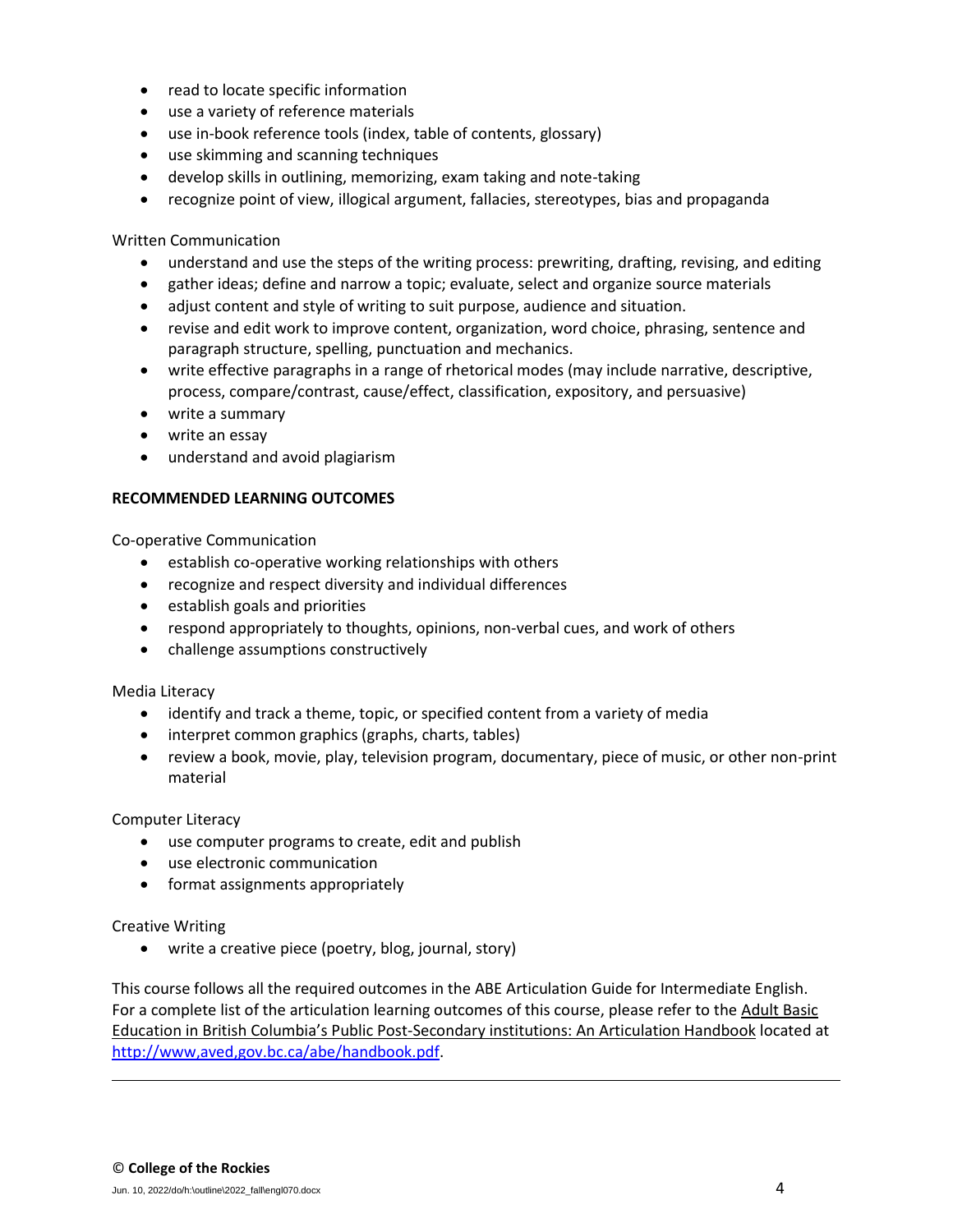# **COURSE TOPICS:**

- Reading Comprehension
- Summaries and Review
- Sentence Writing/Grammar
- Writing Activities
- Research
- Writing for Work
- Interpersonal Communication
- Listening/Speaking

*See instructor's syllabus for the detailed outline of weekly readings, activities and assignments.* 

## **EVALUATION AND ASSESSMENT:**

| <b>Assignments</b>                               | % Of Total Grade |  |  |
|--------------------------------------------------|------------------|--|--|
| <b>Reading Skills</b>                            |                  |  |  |
| Reading comprehension activities and assignments | 20%              |  |  |
| <b>Novel Study</b><br>$\bullet$                  | 5%               |  |  |
| <b>Writing Skills</b>                            |                  |  |  |
| Sentence writing assignments and quizzes         | 10%              |  |  |
| Paragraph and essay writing activities           | 35%              |  |  |
| Summaries/review                                 | 10%              |  |  |
| In-class writing quizzes<br>$\bullet$            | 10%              |  |  |
| <b>Interpersonal Communication Skills</b>        |                  |  |  |
| Self-evaluation                                  | 5%               |  |  |
| <b>Aural/oral activities</b><br>$\bullet$        | 5%               |  |  |
| Total                                            | 100%             |  |  |

# **EXAM POLICY:**

Students must attend all required scheduled exams that make up a final grade at the appointed time and place.

Individual instructors may accommodate for illness or personal crisis. Additional accommodation will not be made unless a written request is sent to and approved by the appropriate Department Head prior to the scheduled exam.

Any student who misses a scheduled exam without approval will be given a grade of "0" for the exam.